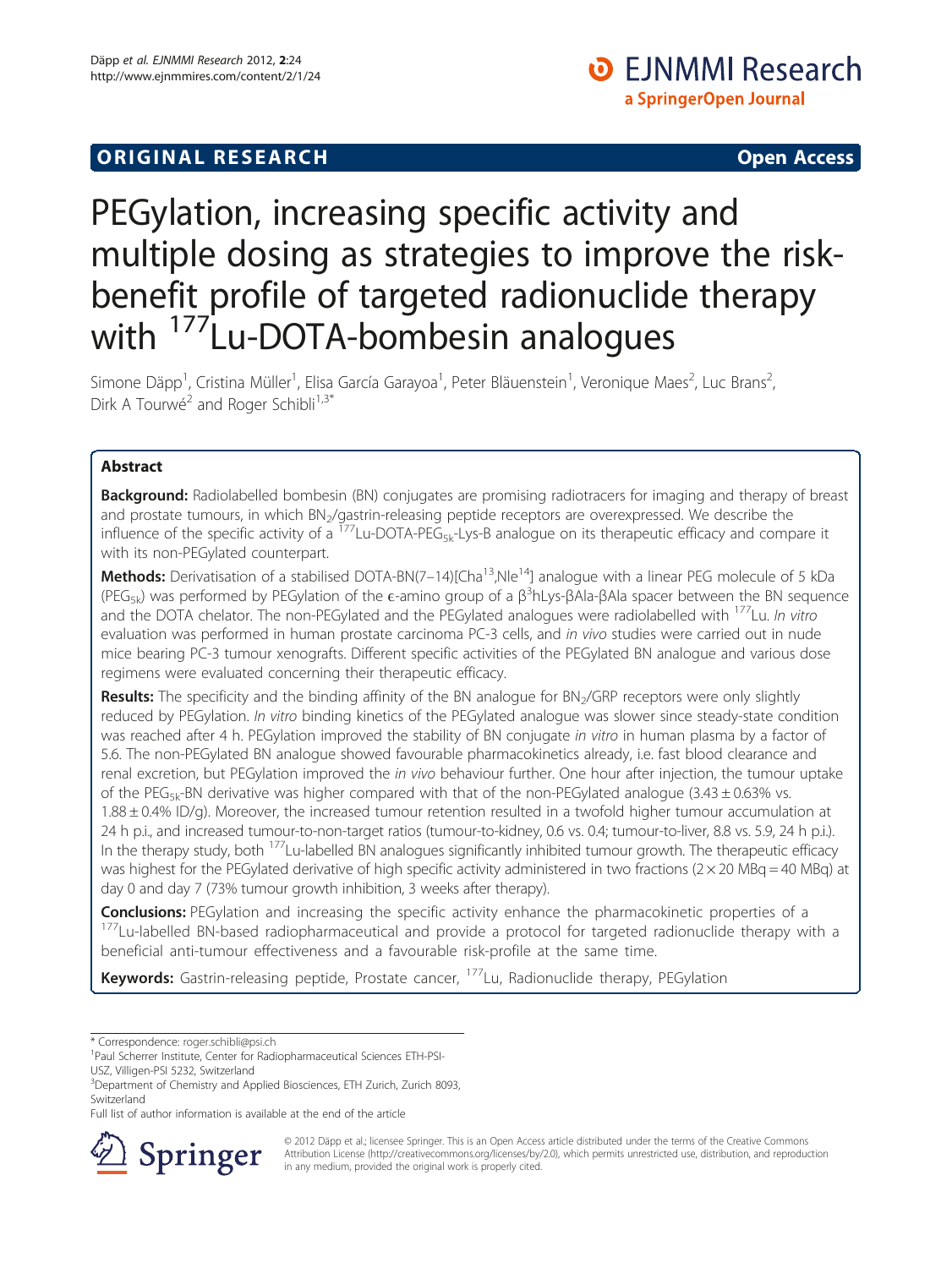# Background

Prostate and breast cancers are the most frequently diagnosed forms of cancer in the USA. Especially in addressing metastatic and small-volume diseases, it is essential to investigate, alongside conventional therapies, alternative treatments, such as peptide receptor radionuclide therapy (PRRT). The fact that certain tumour types overexpress, receptors for peptide-hormones provide the basis for successful use of radiolabelled peptide analogues as tumour tracers in nuclear medicine. The mammalian gastrin-releasing peptide receptor  $(BN<sub>2</sub>/GRP)$  [[1](#page-10-0),[2\]](#page-10-0) is particularly overexpressed in several human tumours, including prostate, breast and smallcell lung cancers [\[3](#page-10-0)-[5\]](#page-10-0). The tetradecapeptide bombesin (BN) shows high binding affinity for these  $BN<sub>2</sub>/GRP$ receptors. Using BN conjugates for specific delivery of radionuclides into the above-mentioned tumours is therefore a promising strategy for diagnostic and therapeutic purposes.

BN analogues, however, present certain problems regarding therapy. They show poor enzymatic stability in vivo, which might prevent sufficient localisation at the target site. Furthermore, high accumulation and retention in healthy organs, which express the  $BN<sub>2</sub>/GRP$ receptor, increase the risk of side effects. Moreover, kidney toxicity, which was observed and investigated in PRRT with somatostatin analogues in clinical studies [[6-8\]](#page-10-0), may also hold true for BN analogues. Finally, several side effects were elicited from intravenous (i.v.) injection of BN agonists in humans. Therefore, a high specific activity of the radiolabelled BN agonist may be important in minimising such undesired effects.

Until now, the research has focused on optimising BN conjugates for nuclear imaging of cancer which overexpresses  $BN<sub>2</sub>/GRP$  receptors. Different BN analogues were labelled with diagnostic single-photon emission computed tomography (SPECT) and positron emission tomography (PET) radionuclides, such as <sup>111</sup>In [\[9](#page-10-0)-[11](#page-10-0)], <sup>99m</sup>Tc [[12](#page-10-0)-[15](#page-10-0)], <sup>18</sup>F [\[16-18\]](#page-10-0), <sup>68</sup>Ga [\[19,20\]](#page-10-0) and <sup>64</sup>Cu [\[21\]](#page-10-0), and were evaluated in preclinical studies for their ability to detect  $BN<sub>2</sub>/$ GRP receptor-positive lesions. However, only a few radiolabelled BN analogues have been tested in clinics on their diagnostic potential [\[20,22](#page-10-0)]. So far, only three BN analogues, AMBA, DOTA-8-AOC-BN $(7-14)NH<sub>2</sub>$  and DOTA-PESIN, have been rated in preclinical investigations on their potential for radionuclide therapy [\[23-](#page-10-0)[25\]](#page-11-0). They were radiolabelled with <sup>177</sup>Lu (beta-emitter,  $E_\beta -_{max}$  0.497 MeV, half-life of 6.7 days) or with <sup>213</sup>Bi (alpha-emitter,  $E_\beta$  –<sub>max</sub> 1.423 MeV,  $E_{\text{cmax}}$  5.982 MeV, half-life of 45.6 min). The in vitro and in vivo evaluations of our  $177$ Lu-DOTA-Lys-BN analogue (DOTA-β<sup>3</sup>hLys-βAla-βAla-Gln<sup>7</sup>-Trp<sup>8</sup>-Ala<sup>9</sup>-Val<sup>10</sup>-Gly<sup>11</sup>-His<sup>12</sup>-Cha<sup>13</sup>-Nle<sup>14</sup>-NH<sub>2</sub>) showed pharmacokinetic properties which are comparable to that reported for the above-mentioned BN analogues. Therefore, we wanted to improve the radiotherapy-relevant characteristics further by PEGylating 177Lu-DOTA-Lys-BN.

Our preclinical study with a series of  $\rm{^{99m}Tc(CO)_{3^-}}$ labelled PEGylated BN analogues showed that PEGylation is an effective strategy to improve the therapy-relevant characteristics, which include higher tumour uptake, improved tumour retention and lower uptake into nontarget tissue. The PEG entity of 5 kDa was established as the optimal PEG size because it improved these features best [[26](#page-11-0)].

The BN analogues of the current study were therefore based on one of our stabilised analogues (Gln<sup>7</sup>-Trp<sup>8</sup>-Ala<sup>9</sup>-Val<sup>10</sup>-Gly<sup>11</sup>-His<sup>12</sup>-Cha<sup>13</sup>-Nle<sup>14</sup>-NH<sub>2</sub>) containing a β3 hLys-βAla-βAla spacer (Figure [1](#page-2-0)) [\[14\]](#page-10-0). The peptide was equipped with a 1,4,7,10-tetraazacyclododecane-1,4,7,10 tetraacetic acid (DOTA) chelator to provide the analogue DOTA-β<sup>3</sup>hLys-βAla-βAla-Gln<sup>7</sup>-Trp<sup>8</sup>-Ala<sup>9</sup>-Val<sup>10</sup>-Gly<sup>11</sup>- $His<sup>12</sup>-Cha<sup>13</sup>-Nle<sup>14</sup>-NH<sub>2</sub>$  (referred to as DOTA-Lys-BN, Figure [1a](#page-2-0)). We hypothesised that PEGylating this DOTA-Lys-BN would lead to the same favourable characteristics seen with PEGylated <sup>99m</sup>Tc-based BN analogues. Derivatisation of the DOTA-Lys-BN analogue with a linear PEG molecule of 5 kDa ( $PEG_{5k}$ ) was performed by PEGylation of the  $\epsilon$ -amino group of the lysine residue. The resulting PEGylated BN (referred to as DOTA-PEG<sub>5k</sub>-Lys-BN, Figure [1b](#page-2-0)) as well as the DOTA-Lys-BN were then radiolabelled with  $177$ Lu. We chose this radionuclide because it is currently used together with <sup>90</sup>Y for PRRT with somatostatin analogues on a routine basis in clinics [[27,28](#page-11-0)] and because it proved to be less problematic concerning kidney toxicity in comparison with the 90Y-radiolabelled somatostatin analogue [[8,](#page-10-0)[27](#page-11-0)]. Furthermore, application of  $177$ Lu allows imaging and PRRT at the same time owing to  $\gamma$ -ray emissions of suitable energy for SPECT, which enables dosimetry calculations and therapy monitoring [[29\]](#page-11-0).

In the current study, the new 177Lu-labelled DOTA-Lys-BN and DOTA-PEG $_{5k}$ -Lys-BN analogues were tested in vitro in human prostate carcinoma PC-3 cells and in PC-3 tumour bearing mice. They were compared in order to evaluate the effect of PEGylation on in vivo pharmacokinetics and their therapeutic effectiveness. Apart from looking at the anti-tumour efficacy, we also investigated the optimal risk-benefit profile by varying the specific activity of the radiolabelled DOTA-PEG<sub>5k</sub>-Lys-BN analogue and assessed the efficacy of PRRT by varying the number and the interval of the  $177$ Lu- $DOTA-PEG_{5k}-BN$  doses. For an estimation of potential kidney toxicity, the renal function was monitored with quantitative <sup>99m</sup>Tc-DMSA scintigraphy.

# Methods

Sources of materials, equipment, peptide synthesis and PEGylation are presented in Additional file [1.](#page-10-0)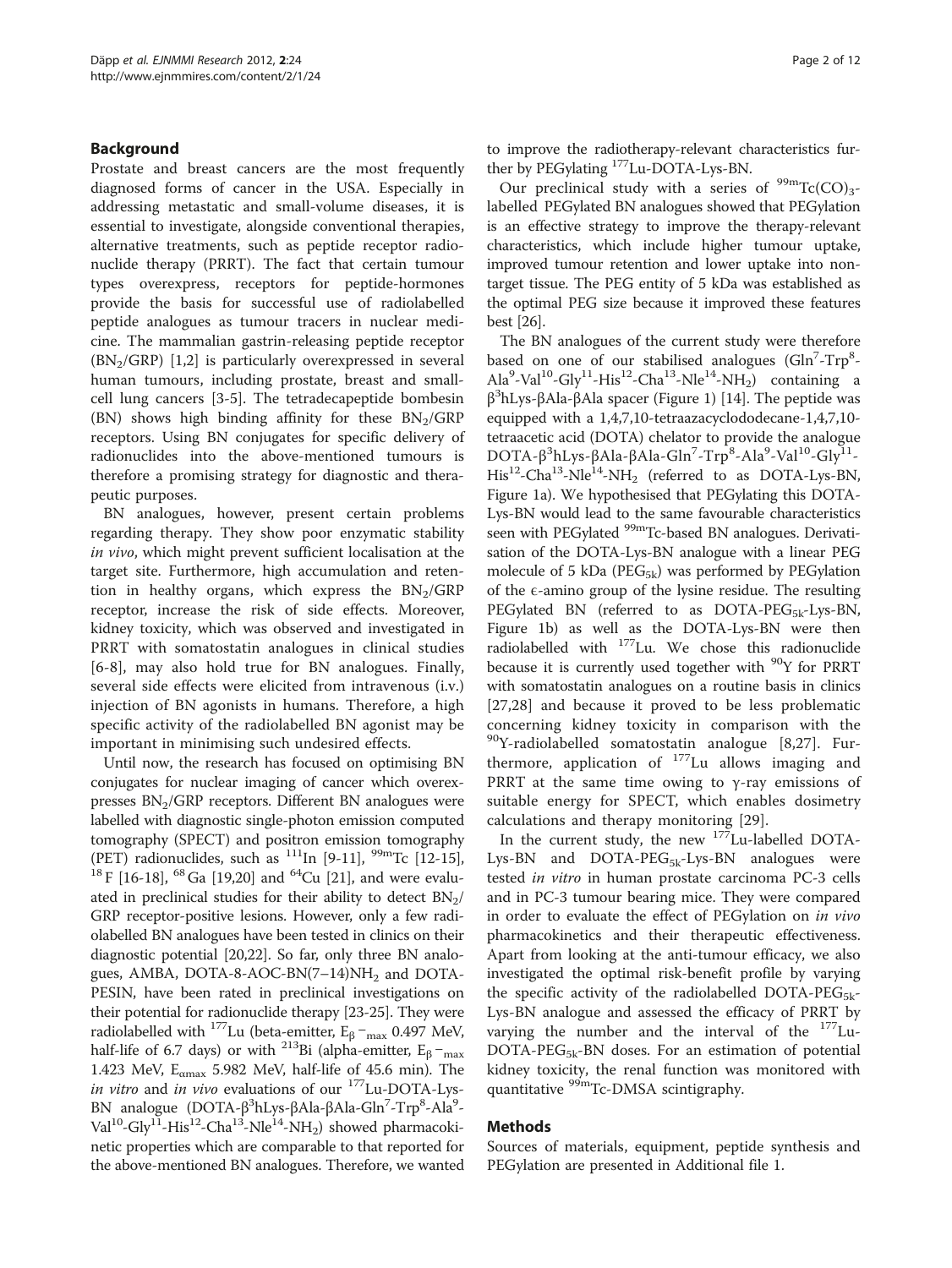<span id="page-2-0"></span>

## Statistical analysis

All data are presented as mean  $\pm$  SD. The *in vivo* data were statistically analysed with a  $t$  test (Microsoft Excel software). All analyses were 2-tailed and considered as type 3 (two-sample unequal variance);  $P < 0.05$  was considered statistically significant.

# $177$ Lu labelling of the DOTA-lys-BN and DOTA-PEG<sub>5k</sub>-lys-BN analogues

For high specific activity labelling, 16 μl of approximately 400 MBq<sup>177</sup>LuCl<sub>3</sub> (714.3 GBq/μmol) were added to a mixture of 20 μl ammonium acetate solution (0.5 M, pH 7.5), 84 μl HCl (0.04 M), 5 μl ascorbic acid solution (0.05 M) and 5.6 nmol of BN analogue (high specific, 66 MBq/nmol peptide). The final solution (pH 4.5) was heated at 75 °C for 15 min (Additional file [1](#page-10-0): Figure S7). For the <sup>177</sup>Lu-labelled BN analogues of low specific activity (6.6 MBq/nmol peptide), unlabelled BN analogue was added to the high specific labelling solution to reach the respective concentration.

## Metabolic stability in human plasma

The labelled analogues were incubated with human plasma (final concentration, 10 MBq/0.6 ml) at 37 °C for various time intervals up to 12 days. After incubation, proteins were precipitated with acetonitrile/ethanol (1:1) and TFA (0.1%) and then centrifuged. The supernatant was analysed with RP-high-performance liquid chromatography (HPLC) equipped with a radioactivity detector. The radioactivity chromatograms showed different peaks which corresponded to the intact peptide and the different degradation products. The experiments were performed two times.

## Internalisation and externalisation studies

For internalisation, PC-3 cells at confluence were placed in six-well plates and left to attach overnight. Cells were incubated with the labelled analogues (4 kBq) in culture medium for 0.5, 1, 2, 4 and 24 h at 37 °C. Non-specific binding was determined with 1 μM unlabelled BN (1–14). After the different incubation times, cells were twice washed with cold phosphate buffered saline (PBS) to discard unbound peptide. Surface-bound activity was removed by two 5-min acid washes (50 mM glycin-HCl, 100 mM NaCl, pH 2.8). Afterwards, the cells were washed with cold PBS, and lysed with 1 N NaOH twice. Surface-bound and internalised radioactivities were measured in the gamma counter.

For externalisation, PC-3 cells were incubated with the labelled analogues (60 kBq) in culture medium at 37 °C for 1 h. After incubation, the supernatant was discarded, and the cells were twice washed with cold PBS. The cells were then incubated again at 37 °C in culture medium for 0.5, 1, 2.5, 5 and 24 h. At each time point, the supernatant was collected, the cells twice washed with cold PBS and lysed with 1 N NaOH. The supernatant (released radioactivity) and the cells (bound/internalised radioactivity) were measured in the gamma counter. All experiments were carried out two to three times in triplicate.

## Biodistribution studies

All animal experiments were conducted in compliance with the Swiss animal protection laws and with the ethical principles and guidelines for scientific animal experimentation established by the Swiss Academy of Natural Sciences. Biodistribution studies were performed with 6- to 8-week-old female CD-1 nu/nu mice (20 to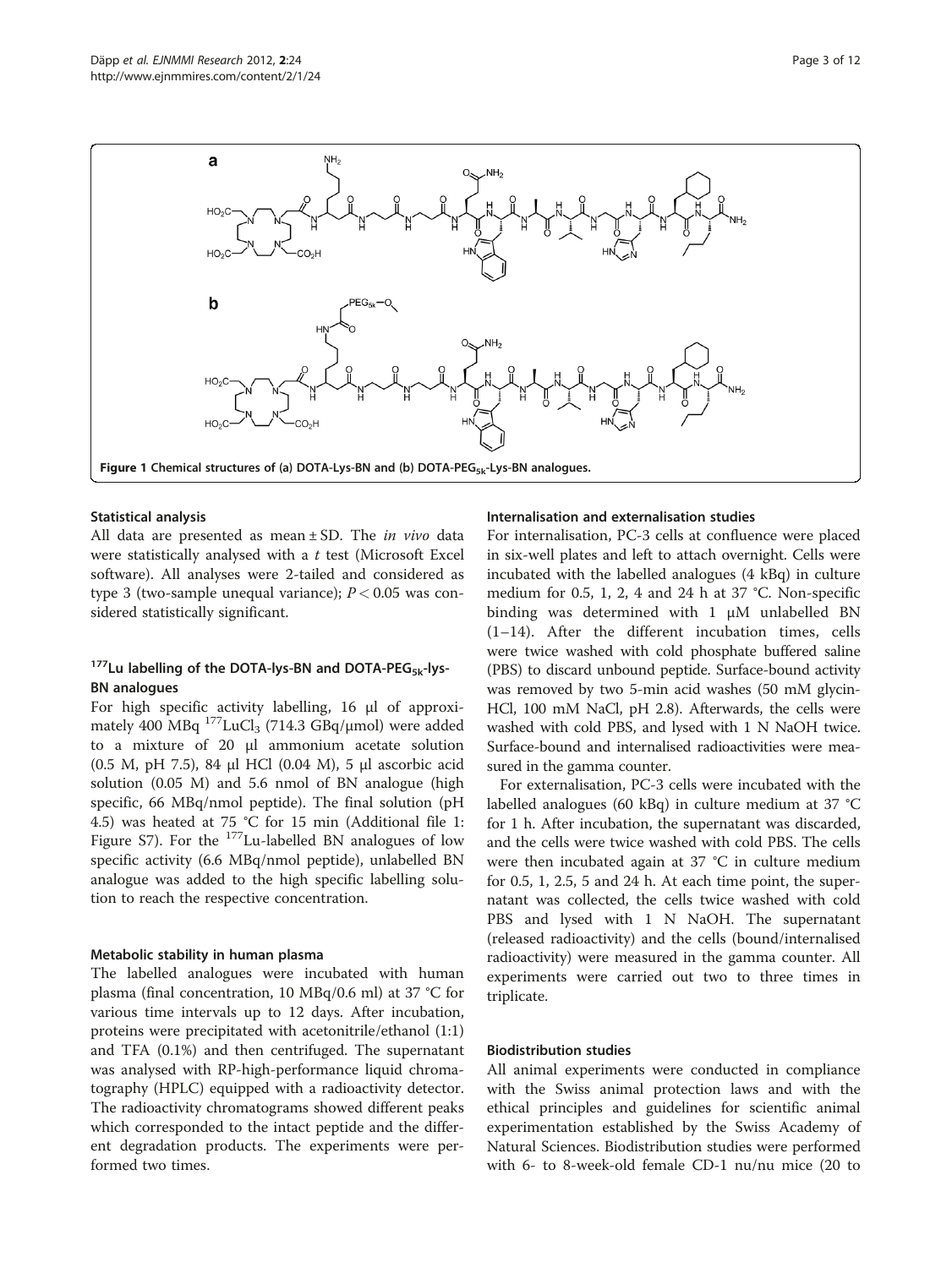25 g) purchased from Charles River Laboratories (Sulzfeld, Germany). For the induction of tumour xenografts, each mouse received subcutaneously  $8 \times 10^6$  PC-3 cells in 150 μl culture medium without supplements. The tumours were allowed to grow for at least 3 weeks. On the day of the experiment, the mice (3 to 6 per group) received the radioactive conjugates intravenously. For the biodistribution studies, the mice were injected with different specific activities of the radiolabelled BN analogues (low specific, 6.6 MBq/nmol peptide; high specific, 66 MBq/nmol peptide). Receptor-blocking studies were performed using 100 μg of unlabelled BN (1–14) co-injected with the corresponding radiolabelled BN analogue. At 1, 4 and 24 h post injection (p.i.), the animals were euthanised and dissected. Blood, tumours and various healthy tissues and organs were collected, weighed and examined for radioactivity. Results are expressed as percentage of injected dose per gram of tissue (%  $ID/g$ ).

# Dose calculation

The absorbed doses to PC-3 tumours and critical organs were calculated from the biodistribution studies (1 MBq/0.1 ml; 0.3 or 3.0 nmol peptide;  $n = 3$  per group). Under the assumption of rapid accumulation (uptake at 0 h p.i. corresponds to the uptake at 1 h p.i.), the cumulative radioactivity in each tissue was calculated (MBq/h) taking biologic elimination and physical decay into account up to 24 h p.i. and afterwards only physical decay up to 400 h p.i. The absorbed tumour doses of the mouse experiments were extrapolated from the sphere model doses which were calculated by using the software OLINDA (OLINDA/EXM1.0, Vanderbilt University, Nashville, TN, USA). The S values for all other tissues of mice were taken from E Larsson [\[30](#page-11-0)]. The absorbed dose (milligray per mega-Bequerel) was calculated by multiplying the area under the curve (AUC) (h; normalised to 1 MBq ID) with the S value  $(mGy/(MBq^*s))$ . The dose (in Gy) was calculated by multiplying the absorbed dose (mGy/MBq) with the amount of radioactivity injected (20 MBq). The AUC-estimate for an adult male was obtained by multiplying the AUC of the mice (MBq/h) with a factor consisting of (total body weight $_{\text{mouse}}$ /total body weight<sub>adult male</sub>)  $\times$  organ weight<sub>adult male</sub>. The subsequent dose calculation was performed using the adult male model of the software OLINDA.

# Therapy studies

Therapy studies were conducted in mice bearing PC-3 xenografts. The tumour was assumed to be an ellipsoid, and its volume was calculated with the formula  $V_t = (\pi/6)LW^2$  where L represents the longest dimension and W the shortest dimension of the tumour.

Two weeks post PC-3 inoculation, i.e. the day of the first injection (day 0), the tumours had an average volume of 85  $mm<sup>3</sup>$ . The animals were divided into six groups of six mice (Table [1](#page-4-0)). The control group received an i.v. injection of PBS only (group A). Another group was injected with unlabelled DOTA- $PEG_{5k}$ -Lys-BN at a peptide amount of 3.0 nmol (group B). The treated mice received two equal doses of 20 MBq i.v. either of  $^{177}$ Lu-DOTA-PEG<sub>5k</sub>-Lys-BN (groups C to E) or of  $^{177}$ Lu-DOTA-Lys-BN (group F) at a peptide amount of 0.3 or 3.0 nmol. The injections were performed either at days 0 and 14 or at days 0 and 7 (Table [1](#page-4-0)). Body weight and tumour volume of all mice were quantified 3 times per week. The relative volume of tumours  $V_r$  was defined as  $V_r = V_t/V_0$ , where  $V_t$ was the measurement at time  $t$  (days after the first injection), and  $V_0$  was the measurement at day 0. If a tumour disappeared,  $V_t$  was set to 0. Mice were removed from the study promptly upon fulfilling one or both of the following criteria: a tumour volume of  $≥ 1.5$  cm<sup>2</sup> or total body weight loss of ≥ 15%. Upon euthanasia, tumours were collected and embedded in TissueTek (Sakura Finetek, USA Inc., Torrance, CA, USA) and frozen for autoradiography.

# 99mTc-DMSA SPECT/CT imaging studies

Three groups of four mice each (groups G to I, Table [1](#page-4-0)), which were not xenografted with PC-3 cells, were included in the therapy study for  $\frac{99 \text{m}}{2}$ Tc-DMSA tests. An untreated control group of mice (group G), a treated group receiving two doses of the  $^{177}$ Lu-DOTA-PEG<sub>5k</sub>-Lys-BN analogue at high specific activity (group H) and a treated group of mice getting two doses of the  $177$ Lu- $DOTA-PEG_{5k}$ -Lys-BN analogue with low specific activity (group I).  $\frac{99m}{Tc}$ -DMSA scans with SPECT/computed tomography (CT) were obtained 43, 71 and 111 days after therapy, 2 h after i.v. injection of about 30 MBq 99mTc-DMSA. SPECT scans were acquired with anaesthetised mice during 20 min using 15 projections/min. The images were obtained on an X-SPECT-system (Gamma Medica, Inc., Northridge, CA, USA) equipped with a single head SPECT device and a CT device. SPECT data were acquired and reconstructed with LumaGEM (version 5.407, Gamma Medica, Northridge, CA, USA). CT data were acquired with an X-ray CT-system (Gamma Medica) and reconstructed with the software CoBRA (version 4.5.1, Falls Church, VA, USA). SPECT and CT data were combined with the software IDL Virtual Machine (version 6.0, Exelis Visual Information Solutions, Inc., McLean, VA, USA). The images were generated with Amira (version 4.0). Quantification of the amount of radioactivity in a volume of interest over the kidneys was performed with Amira (version 4.0,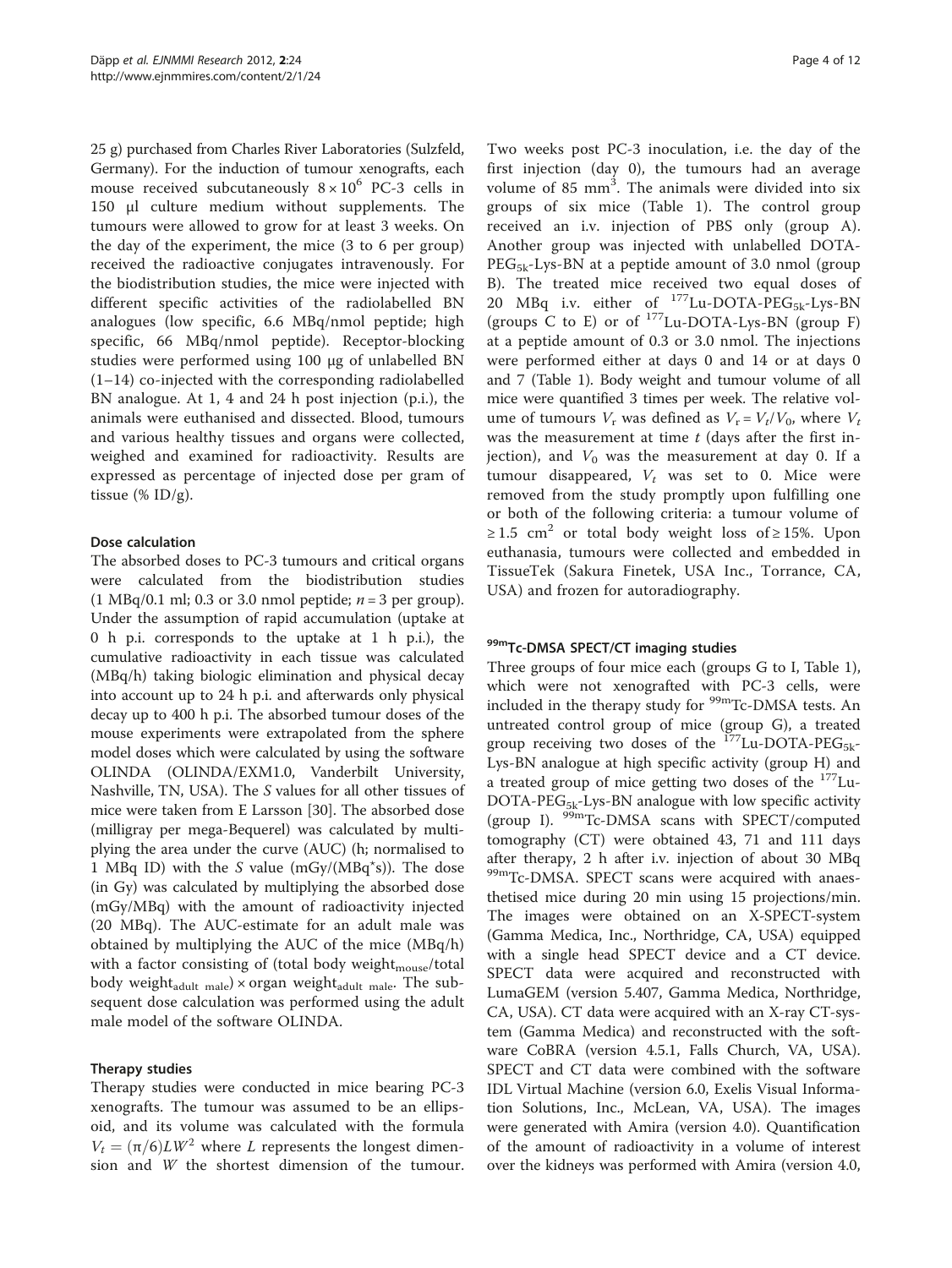| Therapy groups                      |   | <b>BN</b> analogues                              | Dose and peptide amount         | Injection time |
|-------------------------------------|---|--------------------------------------------------|---------------------------------|----------------|
| Mice with PC-3 tumour xenografts    | Α | PBS                                              | $2 \times 100$ µ                | Days 0 and 14  |
|                                     | B | DOTA-PEG <sub>5k</sub> -Lys-BN                   | $2 \times 3.0$ nmol             | Days 0 and 14  |
|                                     | C | <sup>177</sup> Lu-DOTA-PEG <sub>5k</sub> -Lys-BN | $2 \times 20$ MBq/3.0 nmol each | Days 0 and 14  |
|                                     | D | <sup>177</sup> Lu-DOTA-PEG <sub>5k</sub> -Lys-BN | $2 \times 20$ MBg/0.3 nmol each | Days 0 and 14  |
|                                     | E | <sup>177</sup> Lu-DOTA-PEG <sub>5k</sub> -Lys-BN | $2 \times 20$ MBg/0.3 nmol each | Days 0 and 7   |
|                                     | F | <sup>177</sup> Lu-DOTA-Lys-BN                    | $2 \times 20$ MBg/0.3 nmol each | Days 0 and 14  |
| Mice without PC-3 tumour xenografts | G | <b>PBS</b>                                       | $2 \times 100$ µ                | Days 0 and 14  |
|                                     | Н | <sup>177</sup> Lu-DOTA-PEG <sub>5k</sub> -Lys-BN | $2 \times 20$ MBg/0.3 nmol each | Days 0 and 14  |
|                                     |   | <sup>177</sup> Lu-DOTA-PEG <sub>5k</sub> -Lys-BN | $2 \times 20$ MBg/3.0 nmol each | Days 0 and 14  |

<span id="page-4-0"></span>Table 1 Therapy protocol: classification of therapy groups and specification of administration of the BN analogues

San Diego, CA, USA). Detected counts in the volume of interest were normalised to 1 MBq ID.

#### Results and discussion

#### Results

## In vitro evaluation

The PEGylation of the DOTA-Lys-BN analogue (Additional file [1:](#page-10-0) Figure S7) as well as the results of the log D and IC<sub>50</sub> determination are presented in Additional file [1](#page-10-0). PEGylation resulted in a slightly increased hydrophilicity of the analogue and in an eightfold higher  $IC_{50}$ value compared with that of the non-PEGylated analogue  $(15.96 \pm 4.42 \text{ nM} \text{ vs. } 2.03 \pm 0.42 \text{ nM})$ . The <sup>177</sup>Lu-DOTA-Lys-BN was rapidly degraded by proteases in human plasma. After 5 days of incubation, it was almost entirely metabolised, and only  $13.8 \pm 5.7\%$  remained intact. PEGylation resulted in a marked increase in protease stability;  $51.8 \pm 0.9\%$  of  $^{177}$ Lu-DOTA-PEG<sub>5k</sub>-Lys-BN still remained intact after 5 days of incubation and  $43.7 \pm 0.5\%$  after 11 days. Moreover, the half-life of  $177$ Lu-DOTA-Lys-BN in human plasma was  $1.2 \pm 0.3$  days, whereas the half-life of  $^{177}$ Lu-DOTA-PEG<sub>5k</sub>-Lys-BN was 6.7 ± 1.4 days (Figure 2).

<sup>177</sup>Lu-DOTA-Lys-BN internalised rapidly into PC-3 cells and reached its maximum within the first hour of incubation (approximately  $30\%/10^6$  cells). The PEGylated analogue showed a significantly lower and slower internalisation into PC-3 cells. After incubation for 4 h, the internalised fraction was  $3.3 \pm 1.2$ %. Externalisation studies revealed  $63.1 \pm 4.0\%$  of the internalised  $^{177}$ Lu-DOTA-Lys-BN externalised within the first 2.5 h. After 24 h, only  $13.5 \pm 7.2$ % of the internalised fraction was found in the cells. In contrast, the externalisation of the PEGylated analogue was slower  $(24.2 \pm 1.3\%$  after 24 h).

#### Biodistribution studies

The effect of PEGylation was tested in vivo in mice with PC-3 tumour xenografts performed with BN conjugates at an injected peptide amount of 0.075 nmol (Table [2](#page-5-0)). The highest tumour uptake of <sup>177</sup>Lu-DOTA-Lys-BN

 $(1.88\%$  ID/g) and <sup>177</sup>Lu-DOTA-PEG<sub>5k</sub>-Lys-BN  $(3.43\%$ ID/g) was found 1 h p.i., the latter being significantly higher. Thus, the enhanced enzymatic stability induced by PEGylation compensated for the lower receptor affinity of DOTA-PE $G_{5k}$ -Lys-BN. Furthermore, the tumour washout was slightly slower for the PEGylated analogue. Thus,  $1.04\%$  ID/g was found for the  $177$ Lu-DOTA-PEG5k-Lys-BN 24 h p.i., whereas only 0.54% ID/g of 177Lu-DOTA-Lys-BN remained in the tumour. At 1 h p. i., both analogues showed their highest uptake in the pancreas, which expresses GRP receptors (8.68% ID/g and  $9.62\%$  ID/g for  $177$ Lu-DOTA-Lys-BN and  $177$ Lu-DOTA-PEG5k-Lys-BN, respectively). The liver uptake of both  $^{177}$ Lu-DOTA-Lys-BN and  $^{177}$ Lu-DOTA-PEG<sub>5k</sub>-Lys-BN was low  $(0.26\%$  ID/g and  $0.57\%$  ID/g at 1 h p.i., respectively). Kidney accumulation was higher for the  $177$ Lu-DOTA-PEG<sub>5k</sub>-Lys-BN in comparison with that of the non-PEGylated analogue at 1 h p.i.  $(4.89\%$  ID/g vs.

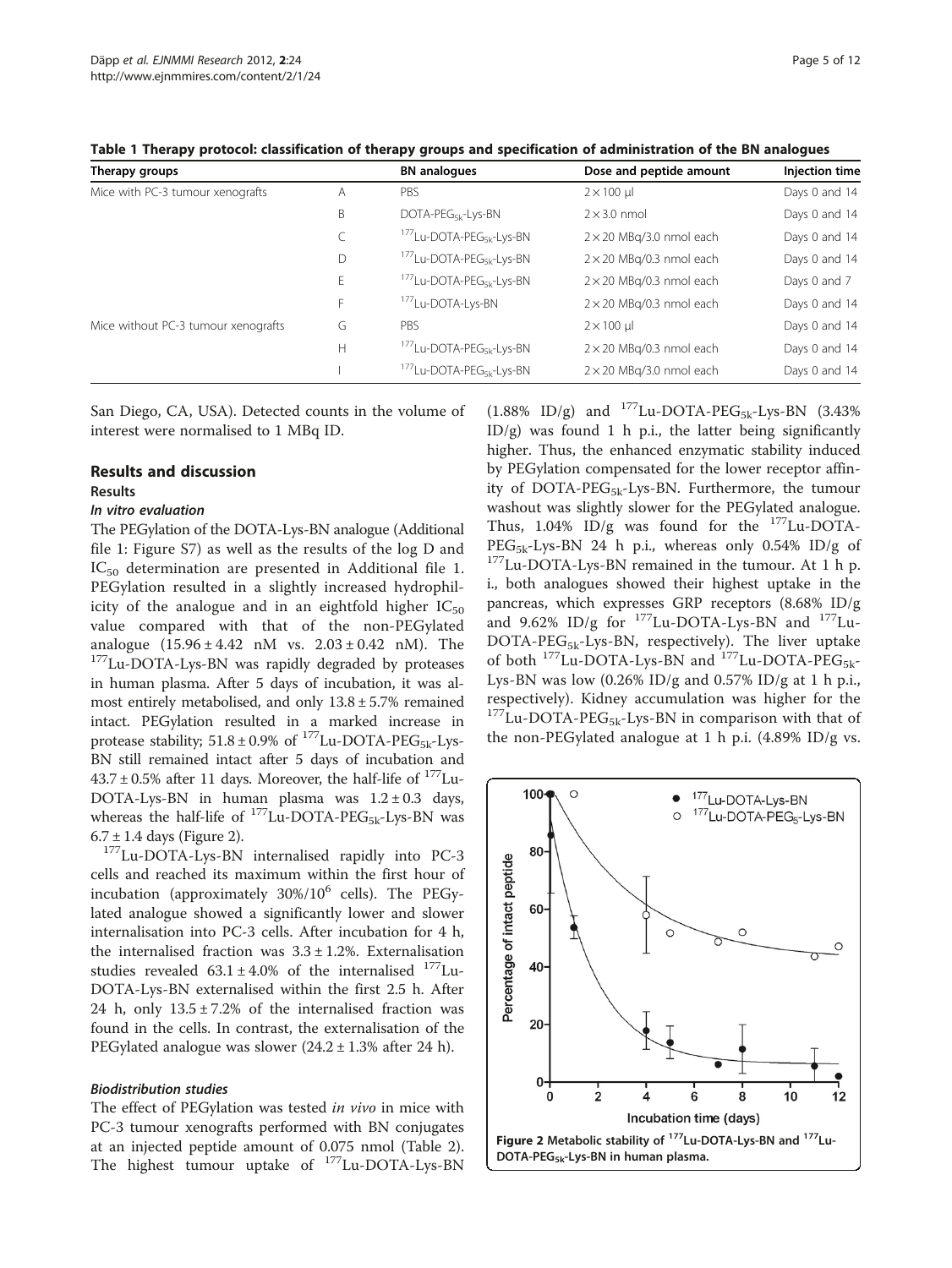|                 |                 | <sup>177</sup> Lu-DOTA-Lys-BN |                  | <sup>177</sup> Lu-DOTA-PEG <sub>5k</sub> -Lys-BN | <sup>177</sup> Lu-DOTA-Lys-BN | <sup>177</sup> Lu-DOTA-PEG <sub>5k</sub> -Lys-BN |
|-----------------|-----------------|-------------------------------|------------------|--------------------------------------------------|-------------------------------|--------------------------------------------------|
| <b>Tissue</b>   | 1 h p.i.        | 24 h p.i.                     | 1 h p.i.         | 24 h p.i.                                        | 1 h p.i. blocked              | 1 h p.i. blocked                                 |
| Blood           | $0.24 \pm 0.07$ | $0.00 \pm 0.00$               | $1.54 \pm 0.33*$ | $0.01 \pm 0.00*$                                 |                               |                                                  |
| Heart           | $0.14 \pm 0.06$ | $0.01 \pm 0.01$               | $0.49 \pm 0.05$  | $0.04 \pm 0.01$                                  |                               |                                                  |
| Lung            | $0.36 \pm 0.08$ | $0.02 \pm 0.01$               | $1.10 \pm 0.15$  | $0.13 \pm 0.02$                                  |                               |                                                  |
| Spleen          | $0.42 \pm 0.12$ | $0.18 \pm 0.04$               | $0.72 \pm 0.02$  | $0.19 \pm 0.03$                                  |                               |                                                  |
| Kidneys         | $2.86 \pm 0.63$ | $1.41 \pm 0.14$               | $4.89 \pm 1.33$  | $1.84 \pm 0.52$                                  |                               |                                                  |
| Pancreas        | $8.68 \pm 1.95$ | $4.27 \pm 0.85$               | $9.62 \pm 2.39$  | $4.87 \pm 1.11$                                  | $0.49 \pm 0.22$ **            | $0.98 \pm 0.59*$                                 |
| Stomach         | $0.72 \pm 0.19$ | $0.10 \pm 0.02$               | $1.12 \pm 0.15$  | $0.22 \pm 0.07$                                  |                               |                                                  |
| Small intestine | $1.38 \pm 0.41$ | $0.16 \pm 0.03$               | $1.18 \pm 0.22$  | $0.17 \pm 0.12$                                  |                               |                                                  |
| Colon           | $1.64 \pm 0.40$ | $0.36 \pm 0.09$               | $2.19 \pm 0.91$  | $0.45 \pm 0.21$                                  | $0.36 \pm 0.07$ **            | $0.66 \pm 0.14$                                  |
| Liver           | $0.26 \pm 0.09$ | $0.09 \pm 0.02$               | $0.57 \pm 0.04$  | $0.16 \pm 0.09$                                  |                               |                                                  |
| Muscle          | $0.20 \pm 0.24$ | $0.01 \pm 0.00$               | $0.31 \pm 0.06$  | $0.42 \pm 0.69$                                  |                               |                                                  |
| Bone            | $0.36 \pm 0.24$ | $0.02 \pm 0.01$               | $0.70 \pm 0.06$  | $0.58 \pm 0.44$                                  |                               |                                                  |
| Tumour          | $1.88 \pm 0.47$ | $0.54 \pm 0.30$               | $3.43 \pm 0.63*$ | $1.04 \pm 0.04$                                  | $0.55 \pm 0.03*$              | $1.02 \pm 0.34***$                               |

<span id="page-5-0"></span>Table 2 Biodistribution (0.3 MBq/0.075 nmol) of <sup>177</sup>Lu-labelled BN analogues in nude mice bearing PC-3 tumour

\*P < 0.05; \*\*P < 0.01. Data in percentage of injected dose per gram of tissue (%ID/g), expressed as mean ± SD at 1 and 24 h p.i. (n = 3 to 4).

2.86% ID/g, respectively). The renal clearance, however, was fast for both analogues (1.84% ID/g vs. 1.41% ID/g at 24 h p.i., respectively). The conjugation of a  $PEG_{5k}$ entity resulted in a significantly longer blood circulation during 1 h p.i., but both derivatives were completely cleared from blood within 24 h p.i. (Table 2).

Specificity for GRP receptors could be demonstrated by a co-administration of non-radioactive  $BN(1-14)$ . Thus, only the uptake in the receptor-expressing tissues such as the pancreas, colon and tumour was markedly reduced  $($ >70%), whereas the inhibition was slightly less effective for the PEGylated BN analogue (Table 2).

The tumour-to-non-target ratios were similar for both derivatives. The initial longer circulation time of  $177$ Lu-DOTA-PEG5k-Lys-BN, however, resulted in lower tumour-to-blood ratios at 1 and 4 h p.i. compared with that of the non-PEGylated compound. 177Lu-DOTA-PEG<sub>5k</sub>-Lys-BN showed a twofold increase in the tumour-to-pancreas ratio at all time points and in tumour-to-kidney and tumour-to-liver ratios at 24 h p.i. (Figure [3](#page-6-0)).

In additional biodistribution studies, two ligand doses of the  $^{177}$ Lu-DOTA-PEG<sub>5k</sub>-Lys-BN at a peptide amount corresponding to the amount that was injected in the therapy studies (high specific, 0.3 nmol; or low specific, 3.0 nmol peptide injected per mouse) were administered. This showed that the uptake in the receptor-expressing tissues such as the pancreas and colon was markedly reduced by applying a high amount of PEGylated peptide (3.0 nmol). The tumour uptake was also reduced by 29% and 42% at 1 h p.i. and 24 h p.i. after injection of a high amount of peptide (Figure [4](#page-6-0), Table [3](#page-7-0)). In comparison, the tumour-to-blood, tumour-to-liver, tumour-to-kidney and tumour-to-muscle ratios were approximately twofold higher at all time points if  $^{177}$ Lu-DOTA-PEG<sub>5k</sub>-Lys-BN was injected at a low molar amount of peptide (0.3 nmol). The only ratios which revealed a higher value with a high amount of peptide (3.0 nmol) were the tumour-to-pancreas ratios (Table [3](#page-7-0)).

## Dose calculation

After applying  $^{177}$ Lu-DOTA-PEG<sub>5k</sub>-Lys-BN at a low molar amount of peptide (0.3 nmol) in a single dose, the absorbed doses were calculated to be 0.36 Gy/MBq for the murine kidney, 0.002 Gy/MBq for the blood, 0.02 Gy/MBq for the pancreas and 0.19 Gy/MBq for the tumour. After the application of  $^{177}$ Lu-DOTA-PEG<sub>5k</sub>-Lys-BN at a high amount of peptide (3.0 nmol), however, the absorbed doses to the murine kidney, blood, pancreas and tumour were calculated to be 0.50, 0.002, 0.006 and 0.11 Gy/MBq, respectively. The estimate for an adult male resulted in absorbed doses to the kidney, blood and pancreas of 9.4, 0.4 and 21.3 Gy/GBq (0.3 nmol) and 12.3, 0.4 and 5.2 Gy/GBq (3.0 nmol), respectively.

# Therapy studies

The therapy study was performed according to the protocol shown in Table [1](#page-4-0). In total, 48 mice were included and divided into six groups of mice bearing PC-3 tumours (groups A to F;  $n = 6$ ) and three additional groups of mice without tumours (groups G to I;  $n = 4$ ). All groups of mice which received the <sup>177</sup>Lu-labelled BN analogues (C to F) clearly showed a reduction of tumour growth in comparison with groups A and B which received only PBS or unlabelled BN analogue. The treatment with the non-PEGylated <sup>177</sup>Lu-labelled BN analogue (0.3 nmol; group F) significantly decreased the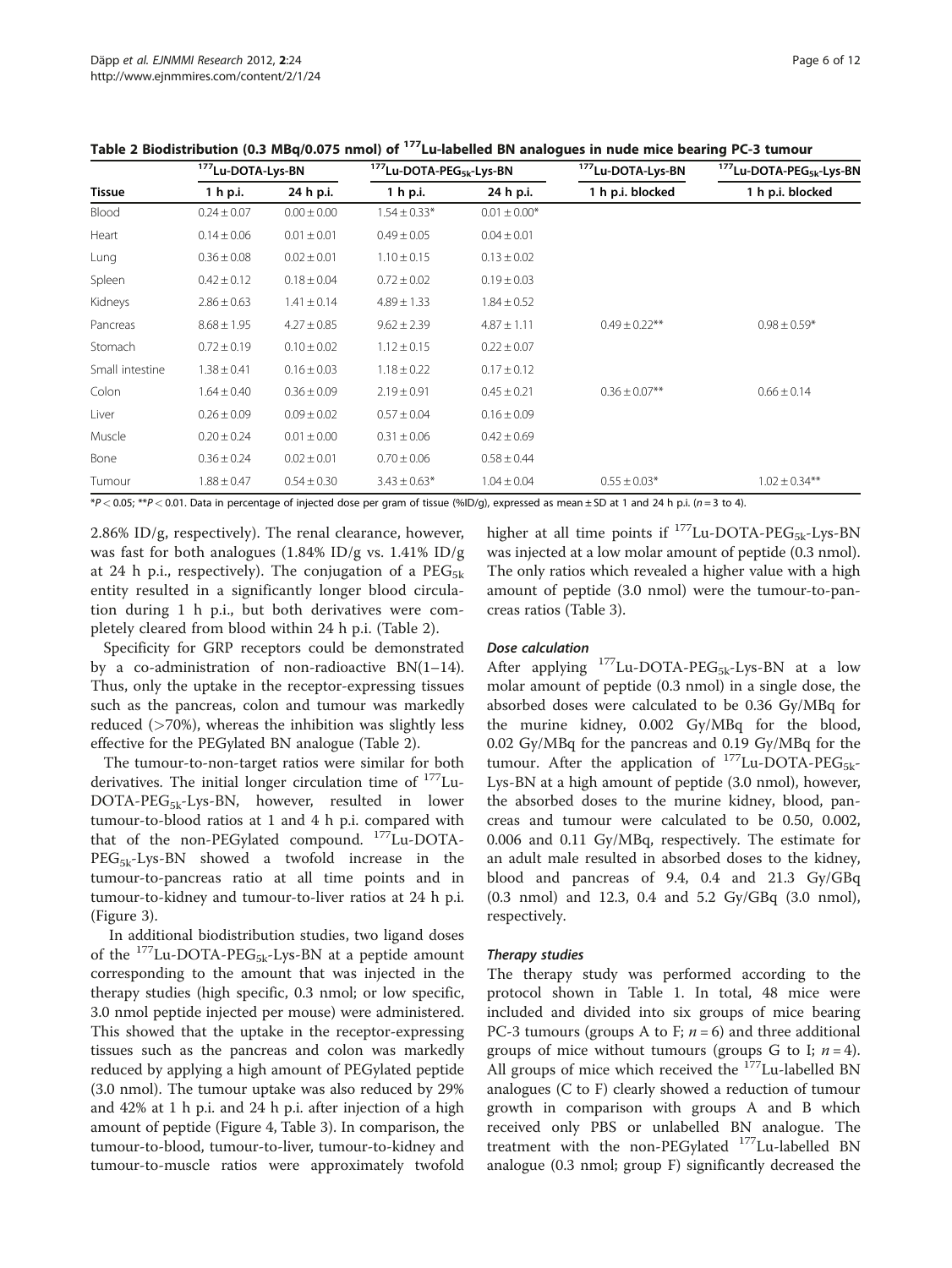<span id="page-6-0"></span>

PC-3 tumour growth rate with respect to that of group A and exhibited an inhibition of 53% 3 weeks after the first dose (Figures [5](#page-7-0) and [6\)](#page-7-0). The tumour growth inhibition was higher (63%) with the  $^{177}$ Lu-DOTA-PEG<sub>5k</sub>-Lys-BN analogue of high specific activity (group D). However, the  $177$ Lu-DOTA-PEG<sub>5k</sub>-Lys-BN analogue of low specific activity (group C) exhibited only an inhibition of 36%. The most effective tumour growth



inhibition of 73% (3 weeks after the first dose) was observed when the second dose of the PEGylated BN analogue of high specific activity was applied 7 days after the first dose (group E; Figure [6\)](#page-7-0). Mice of group B did not show an increased tumour growth with respect to group A (Figure [5\)](#page-7-0), although BN agonists are known to have mitogenic characteristics.

## 99mTc-DMSA SPECT/CT imaging studies

Forty-three days after therapy, the renal <sup>99m</sup>Tc-DMSA uptake of the treated animals (group H) receiving the radiotracer of high specific activity was 76,397 counts/ kidney, whereas the uptake of the treated animals receiving the radiotracer of low specific activity (group I) was 74,949 counts/kidney. Seventy-one days after therapy, there was no significant difference in the renal  $\frac{99 \text{m}}{2}$ Tc-DMSA uptake between groups G, H and I (51,344, 57,147 and 47,692 counts/kidney, respectively); 111 days after therapy, there was also no significant difference in the renal  $99m$ Tc-DMSA uptake between these three groups of mice.

# **Discussion**

So far, only three optimised BN analogues, DOTA-8-AOC- $BN(7–14)NH<sub>2</sub>$ , AMBA (DO3A-CH<sub>2</sub>CO-8-aminooctanoyl-Gln-Trp-Ala-Val-Gly-His-Leu-Met-NH<sub>2</sub>) and DOTA-PESIN (DOTA-15-amino-4,7,10,13-tetraoxapentadecanoic acid-Gln-Trp-Ala-Val-Gly-His-Leu-Met-NH<sub>2</sub>), have been evaluated for PRRT [[23](#page-10-0)-[25](#page-11-0)]. These compounds were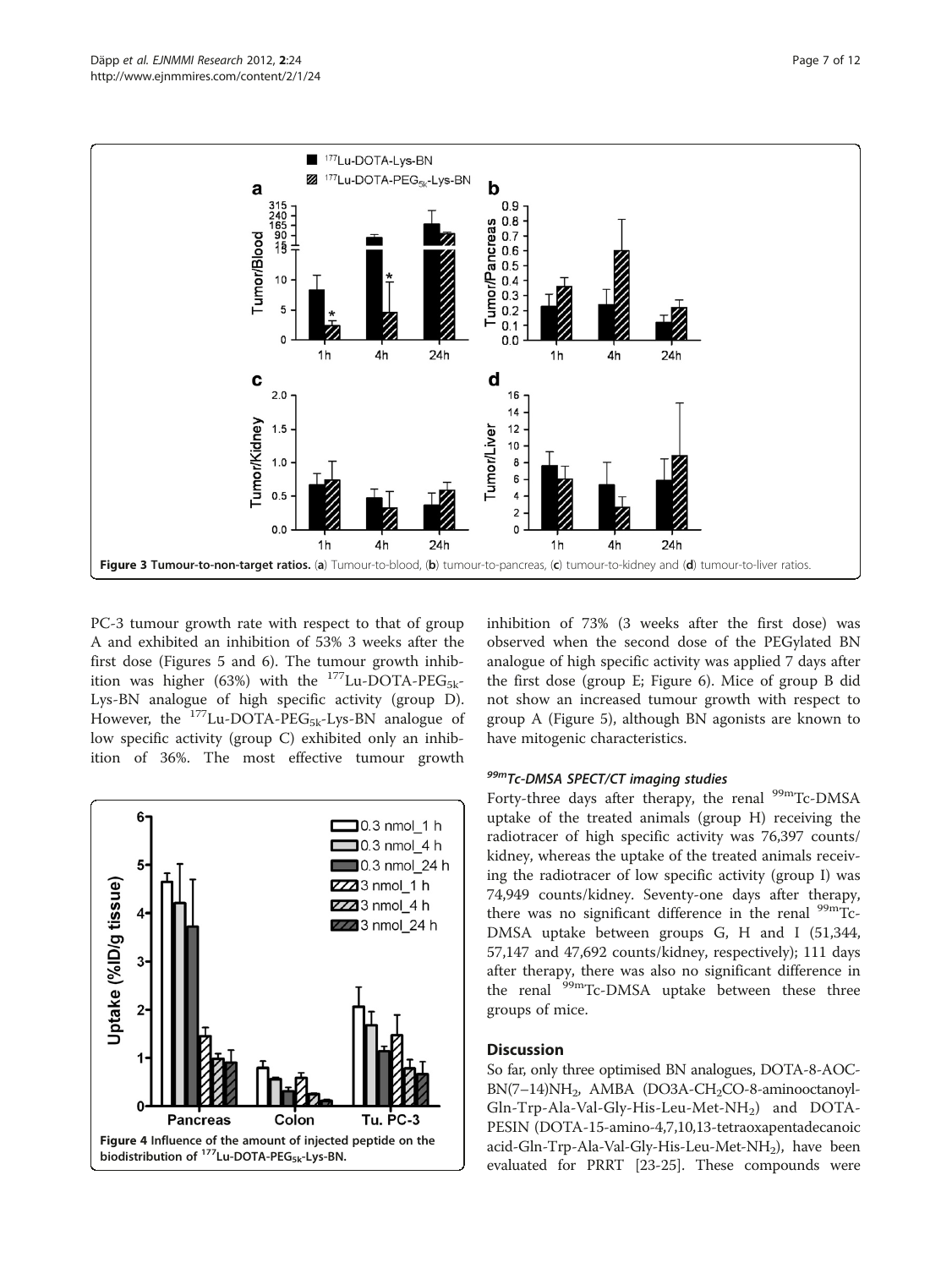<span id="page-7-0"></span>Table 3 Biodistribution (1 MBq/0.3 or 3.0 nmol) of 177Lu-DOTA-PEG5k-Lys-BN analogue in nude mice bearing PC-3 tumours

|                    | <sup>177</sup> Lu-DOTA-PEG <sub>5k</sub> -Lys-BN |                  |                             |                   |  |  |  |
|--------------------|--------------------------------------------------|------------------|-----------------------------|-------------------|--|--|--|
|                    | 1 h p.i.                                         |                  | 24 h p.i.                   |                   |  |  |  |
| <b>Tissue</b>      | $0.3$ nmol                                       | 3.0 nmol         | $0.3$ nmol                  | 3.0 nmol          |  |  |  |
| Blood              | $0.51 \pm 0.09$                                  | $0.77 \pm 0.11*$ | $0.02 \pm 0.00$             | $0.02 \pm 0.00$   |  |  |  |
| Heart              | $0.22 \pm 0.05$                                  | $0.31 \pm 0.09$  | $0.04 \pm 0.01$             | $0.05 \pm 0.01$   |  |  |  |
| Lung               | $0.92 \pm 0.59$                                  | $2.03 \pm 1.64$  | $0.44 \pm 0.32$             | $0.58 \pm 0.36$   |  |  |  |
| Spleen             | $0.45 \pm 0.11$                                  | $0.39 \pm 0.05$  | $0.40 \pm 0.06$             | $0.21 \pm 0.04$   |  |  |  |
| Kidneys            | $3.11 \pm 0.42$                                  | $3.92 \pm 0.59$  | $1.59 \pm 0.42$             | $2.12 \pm 0.21$   |  |  |  |
| Pancreas           | $4.65 \pm 0.18$ ** $1.45 \pm 0.18$               |                  | $3.72 \pm 0.98*$            | $0.90 \pm 0.26$   |  |  |  |
| Stomach            | $0.42 \pm 0.09$                                  | $0.89 \pm 0.65$  | $0.16 \pm 0.03$             | $0.14 \pm 0.10$   |  |  |  |
| Small intestine    | $0.55 \pm 0.02$                                  | $0.78 \pm 0.39$  | $0.20 \pm 0.04*$            | $0.10 \pm 0.02$   |  |  |  |
| Colon              | $0.79 \pm 0.14$                                  | $0.59 \pm 0.10$  | $0.31 \pm 0.08*$            | $0.11 \pm 0.03$   |  |  |  |
| Liver              | $0.50 \pm 0.06$                                  | $0.64 \pm 0.07$  | $0.51 \pm 0.05$             | $0.46 \pm 0.02$   |  |  |  |
| Muscle             | $0.17 \pm 0.03$                                  | $0.20 \pm 0.05$  | $0.02 \pm 0.01$             | $0.02 \pm 0.00$   |  |  |  |
| Bone               | $0.21 \pm 0.03$                                  | $0.31 \pm 0.03$  | $0.23 \pm 0.03$             | $0.22 \pm 0.03$   |  |  |  |
| Tumour             | $2.06 \pm 0.41*$                                 | $1.47 \pm 0.42$  | $1.14 \pm 0.10$             | $0.66 \pm 0.26$   |  |  |  |
| Tumour-to-blood    | $4.08 \pm 0.54$                                  | $1.89 \pm 0.42$  | $62.46 \pm 3.58$            | $36.24 \pm 13.73$ |  |  |  |
| Tumour-to-liver    | $4.11 \pm 0.67$                                  | $2.28 \pm 0.60$  | $2.78 \pm 0.21$             | $1.47 \pm 0.56$   |  |  |  |
| Tumour-to-kidney   | $0.67 \pm 0.14$                                  | $0.38 \pm 0.13$  | $0.62 \pm 0.07$             | $0.33 \pm 0.16$   |  |  |  |
| Tumour-to-muscle   | $12.26 \pm 4.01$                                 | $7.20 \pm 0.90$  | 55.89 ± 32.86 27.27 ± 11.92 |                   |  |  |  |
| Tumour-to-pancreas | $0.44 \pm 0.08$                                  | $1.01 \pm 0.23$  | $0.28 \pm 0.08$             | $0.62 \pm 0.22$   |  |  |  |

 $*P < 0.05$ .<sup>;</sup>  $**P < 0.001$ . Data in percentage of injected dose per gram of tissue (%ID/g), expressed as mean  $\pm$  SD at 1 and 24 h p.i. ( $n = 3$ ).

radiolabelled with the therapeutic radioisotopes  $^{177}$ Lu or  $^{213}$ Bi and showed anti-tumour effectiveness in mice with PC-3 xenografts. Regarding *in vitro* evaluation and biodistribution data, our 177Lu-DOTA-Lys-BN analogue showed pharmacokinetic properties which are comparable to those of the above-mentioned BN analogues, except for the higher tumour uptake and the better retention profile of AMBA and DOTA-PESIN. Therefore, we wanted to improve the radiotherapy relevant characteristics further by PEGylating <sup>177</sup>Lu-DOTA-Lys-BN.

In vitro, time-dependent cell uptake and internalisation showed slower binding kinetics for the PEGylated BN analogue. These findings are in line with the results of PEGylating other biomolecules reported in the literature [\[31\]](#page-11-0). PEG is also reported to affect target association and dissociation rates of antibody fragments negatively [[32\]](#page-11-0). These aspects may apply to our  $177$ Lu- $DOTA-PEG_{5k}-Lys-BN$  and explain why binding affinity of this analogue in vitro was slightly reduced [\(Additional](#page-10-0) [file 1](#page-10-0)), the steady state was reached later, and the total cell binding was lower in comparison with that of the non-PEGylated counterpart.

Previously, we could confirm that PEGylation improves the stability of BN toward enzymatic degradation [[26\]](#page-11-0). In



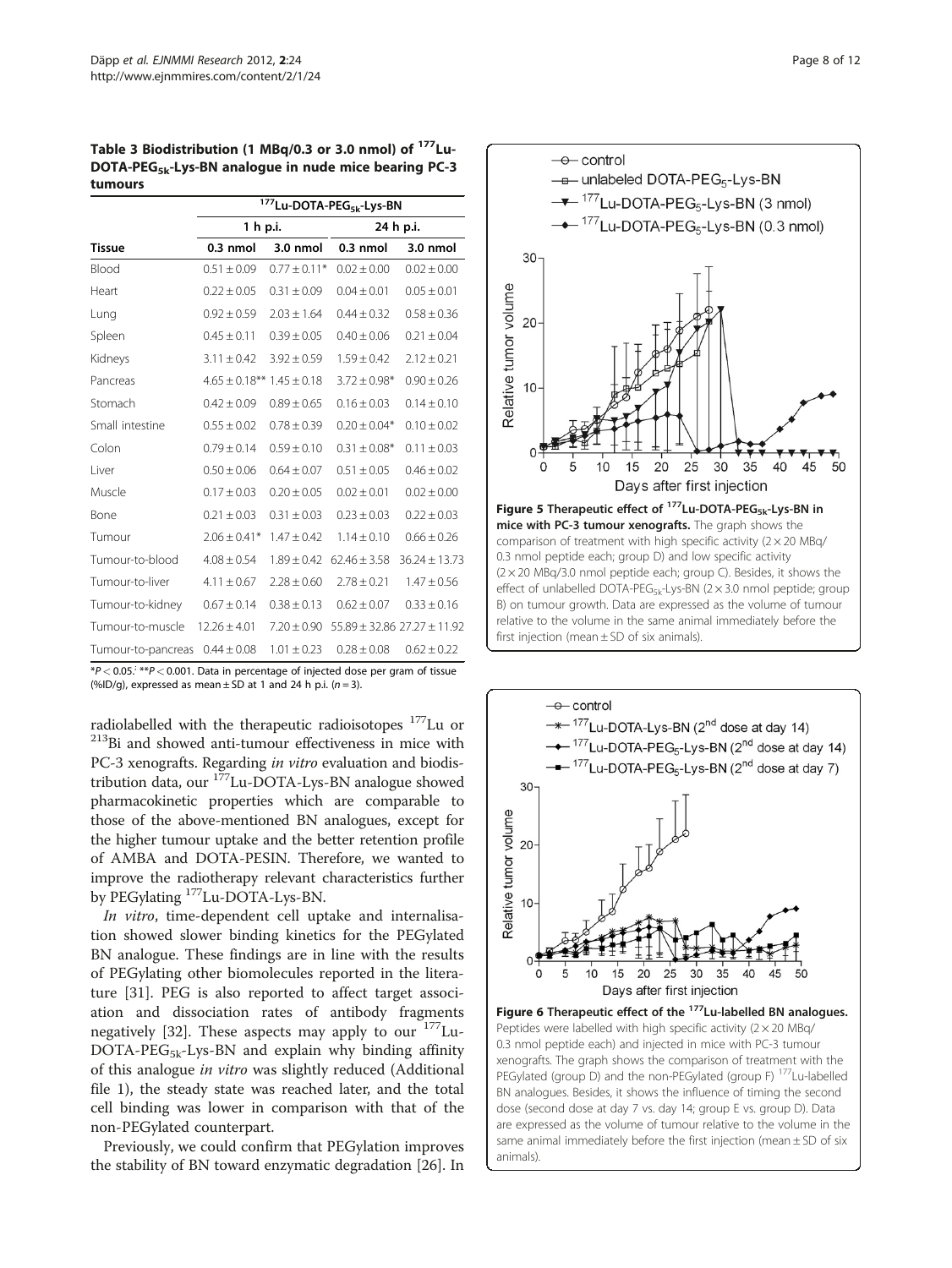the case of DOTA-Lys-BN, conjugation of  $PEG_{5k}$  also led to a considerable increase in stability in vitro (Figure [2](#page-4-0)). The half-life  $(t_{1/2})$  of  $^{177}$ Lu-DOTA-PEG<sub>5k</sub>-Lys-BN in human plasma was 5.6-fold higher in comparison with that of non-PEGylated 177Lu-DOTA-Lys-BN. In comparison to 177Lu-AMBA, which is more stable in human plasma  $(t_{1/2} = 38.8 \text{ h})$  [\[23\]](#page-10-0) than <sup>177</sup>Lu-DOTA-PESIN  $(t_{1/2})$  $_{2}$  = 8.4 h) [\[25](#page-11-0)], the *in vitro* half-life of <sup>177</sup>Lu-DOTA-Lys-BN in human plasma  $(t_{1/2} = 28.8 \text{ h})$  was in the same range but was markedly higher with the PEGylated BN analogue  $(t_{1/2} = 160.8 \text{ h})$ .

The biodistribution data, in which  $0.002$  nmol of  $^{177}$ Lu-AMBA and  $^{177}$ Lu-DOTA-8-AOC-BN(7–14) (HPLC purified) was injected per mouse [\[23](#page-10-0)], and the data of 177Lu-DOTA-PESIN (0.2 nmol peptide) [[25](#page-11-0)] were compared with our biodistribution data, in which 0.075 nmol of the 177Lu-labelled BN analogues were injected. This 0.075 nmol is the nearest possible approximation to the 0.002 nmol without HPLC purification, which is desired in clinics. In comparison with <sup>177</sup>Lu-AMBA, our 177Lu-DOTA-Lys-BN showed an approximately fourfold lower kidney uptake 1 h p.i., whereas the kidney uptake of the  $177$ Lu-DOTA-PEG<sub>5k</sub>-Lys-BN analogue was 2.3-fold lower at 1 h p.i. Both compounds showed a faster clearance from the kidneys within 24 h p.i. Kidney accumulation and washout of our 177Lu- $DOTA-Lys-BN$  and  $^{177}Lu-DOTA-PEG_{5k}-Lys-BN$  were comparable to those of  $^{177}$ Lu-DOTA-PESIN (3.8 ± 0.34%) ID/g at 1 h p.i.), even though Gelofusine and polyglutamic acid were co-administered with 177Lu-DOTA-PESIN for the reduction of renal uptake [\[25\]](#page-11-0). Furthermore, the GI uptake was much lower with 177Lu-DOTA-Lys-BN and  $^{177}$ Lu-DOTA-PEG<sub>5k</sub>-Lys-BN at 1 and 24 h p.i. compared with that in <sup>177</sup>Lu-AMBA (11.2%ID and 5.8% ID, respectively) and  $177$ Lu-DOTA-8-AOC-BN(7-14) (9.7% ID and 1.7% ID, respectively) [\[23](#page-10-0)]. However, the significantly higher blood level at 1 h p.i. after PEGylation might cause higher bone marrow toxicity and could therefore be a potential drawback of PEGylation.<br><sup>177</sup>Lu-DOTA-PEG<sub>5k</sub>-Lys-BN showed significantly

higher tumour uptake at 1 h p.i. in comparison with the non-PEGylated counterpart. The higher enzymatic stability as well as the longer blood circulation may have compensated for the slower binding kinetics and the lower receptor affinity of DOTA-PEG $_{5k}$ -Lys-BN. In order to compare the cumulative radioactivity over 24 h of each conjugate in the tumour, the AUC value of <sup>177</sup>Lu-DOTA-Lys-BN was arbitrarily set to 1. The comparison showed a relative AUC value of 1.6 ( $P < 0.0006$ ) for  $177$ Lu-DOTA-PEG<sub>5k</sub>-Lys-BN.

The second hypothesis that PEGylation prolongs the tumour retention was also proven. Even though PEGylation lowered the tumour washout only slightly between 1 and 24 h p.i., there was more  $^{177}$ Lu-DOTA-PEG<sub>5k</sub>-Lys-BN

retained in the tumour between 0 and 24 h p.i. The extended tumour retention for the  $^{177}$ Lu-DOTA-PEG<sub>5k</sub>-Lys-BN might be explained by the improved enzymatic stability of the peptide derivative, and the extended retention might be due to the enhanced permeation and retention in the tumour. On the basis of the biodistribution data with <sup>177</sup>Lu-AMBA [[23](#page-10-0)] and <sup>177</sup>Lu-DOTA-PESIN [[25](#page-11-0)], both BN analogues showed higher tumour uptakes  $(6.35 \pm 2.23\% \text{ ID/g} \text{ and } 11.6 \pm 1.4\% \text{ID/g} \text{ at } 1 \text{ h p.i., } \text{respect-}$ ively) and better retention profiles than our <sup>177</sup>Lu-labelled BN analogues. However, compared to <sup>177</sup>Lu-DOTA-8-AOC-BN(7–14) [\[23\]](#page-10-0) (2.84  $\pm$  1.65% ID/g at 1 h p.i.), our <sup>177</sup>Lu-DOTA-Lys-BN analogue showed a similar tumour uptake, but the uptake of  $^{177}$ Lu-DOTA-PEG<sub>5k</sub>-Lys-BN was higher. This comparison, however, must be looked at with due care because the study designs differ insofar as different peptide amounts were injected.

The third hypothesis, i.e. that PEGylation improves tumour-to-non-target ratios, could partially be confirmed. The tumour-to-non-target ratios were rather similar for both derivatives. However, in comparison with the non-PEGylated BN analogue, the <sup>177</sup>Lu-DOTA- $PEG_{5k}$ -Lys-BN analogue exhibited a higher tumour uptake and a prolonged tumour retention which resulted in increased tumour-to-pancreas ratios at all time points and in higher tumour-to-liver and tumour-to-kidney ratios at 24 h p.i. (Figure [3\)](#page-6-0).

Alongside PEGylation, the influence of the specific activity on biodistribution was evaluated. <sup>177</sup>Lu-DOTA-PEG<sub>5k</sub>-Lys-BN injected at two different peptide amounts corresponding to the amount that was injected in the therapy studies (0.3 or 3.0 nmol, respectively) affected the uptake into receptor-expressing tissues. The amount of 0.3 nmol was selected to approximate the 0.22 nmol of the AMBA therapy study because these amounts of 0.3 nmol have proven to be the limit for high specific labelling, i.e. the labelling is reproducible without any loss in yield. The amount of 3.0 nmol however was selected because a preliminary study (data not presented) had suggested that peptide amounts in this range markedly reduce the uptake into non-target receptor positive tissues. In comparison with a low peptide amount, applying a high peptide amount resulted in a marked reduction in pancreas and colon uptake which would lower the risk of radiotoxic side effects induced by radionuclide therapy (Figure [4](#page-6-0)). However, the cumulative radioactivity in the tumour was significantly higher with a low peptide amount. The dosimetry showed that the absorbed dose into the tumour was 1.7-fold higher with the radiotracer of high specific activity, which would presumably indicate a higher anti-tumour effect. Furthermore, a lower accumulation in the kidneys within 24 h p.i. was observed with  $177$ Lu-DOTA-PEG<sub>5k</sub>-Lys-BN at a low amount of peptide (Table [3\)](#page-7-0), which would indicate a reduced risk of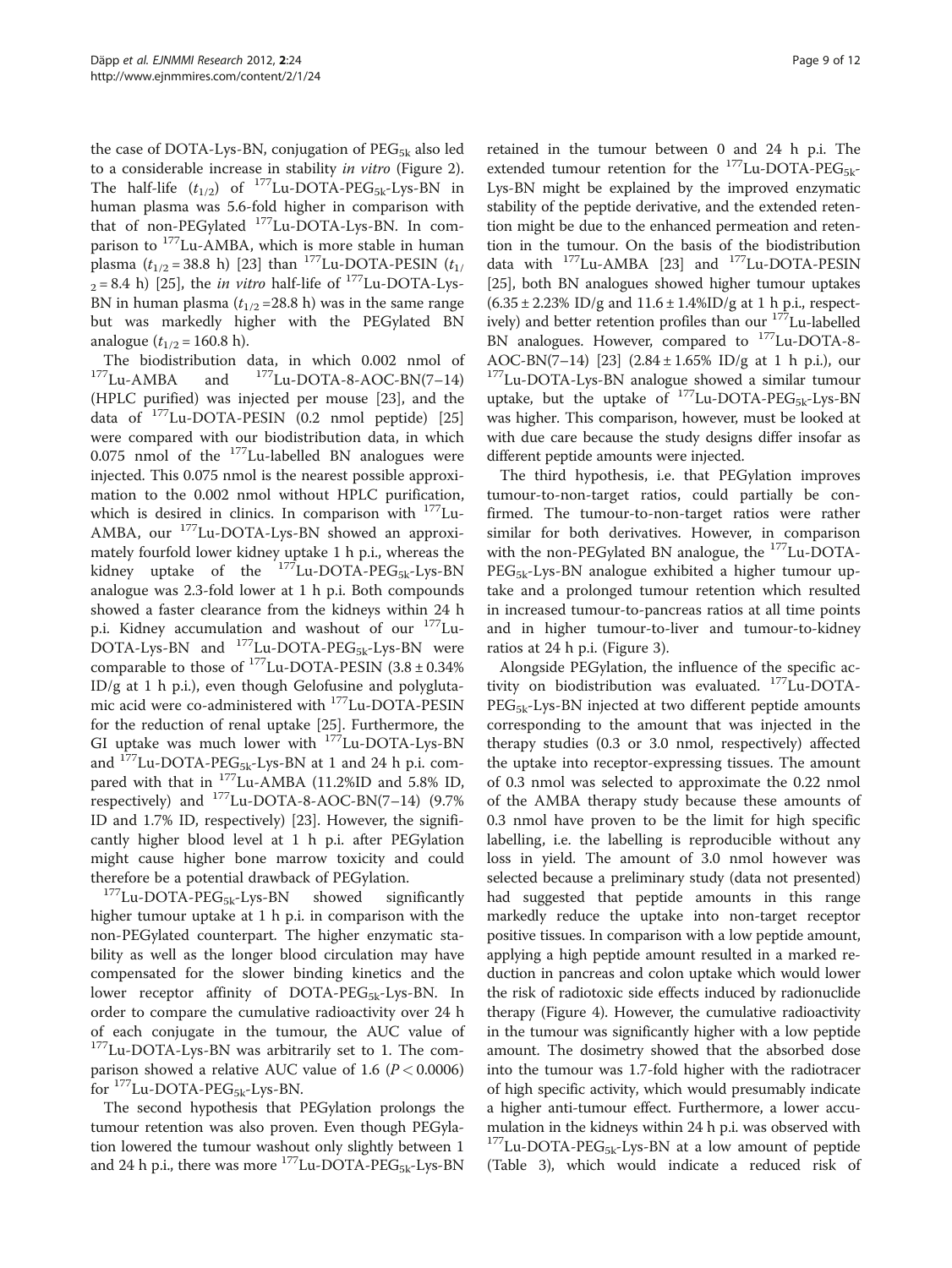nephrotoxicity induced by radionuclide therapy. Thus, the incidence of BN-related toxicity after i.v. injection could be reduced using a low amount of peptide.

The radionuclide therapy studies (Table [1](#page-4-0)) showed a higher anti-tumour effectiveness with 177Lu-DOTA-PEG<sub>5k</sub>-Lys-BN (group D) compared with <sup>177</sup>Lu-DOTA-Lys-BN (group F) (63% vs. 53% inhibition 3 weeks after the first dose, respectively; Figure [6](#page-7-0)). This is in accordance with the biodistribution data, which showed a higher tumour uptake and retention after PEGylation (Table [2](#page-5-0)). As comparative time point, we chose 3 weeks after the first dose, in order to evaluate the effectiveness of the different therapy protocols. This is the latest time point before several mice had to be euthanised upon fulfilling the endpoint criteria. Therefore, an interpretation after 3 weeks is not reliable since the groups represent only individual mice (Figures [5](#page-7-0) and [6](#page-7-0)).

The therapy studies, in which the specific activity was varied (group C vs. group D), resulted in a markedly higher therapeutic efficiency when  $^{177}$ Lu-DOTA-PEG<sub>5k</sub>-Lys-BN was applied at high specific activity (63% vs. 36% inhibition 3 weeks after the first dose). The lower tumour accumulation of  $^{177}$ Lu-DOTA-PEG<sub>5k</sub>-Lys-BN of low specific activity resulted in a proportionally faster tumour growth. We could demonstrate that the reduced efficacy is not caused by the tumour growth-promoting effect of the higher peptide amount since unlabelled DOTA-PEG5k-Lys-BN (group B) did not induce tumour growth compared with the control group (Figure [5](#page-7-0)). These results are in line with previous observations reported in the literature [[25](#page-11-0)]. The high specific therapy, as we have seen, was more efficient than the low specific, which is in accordance with the biodistribution studies which demonstrate that the uptake in GRPRexpressing tissues is highest for the lower peptide dose and is reduced with the higher peptide dose. This phenomenon is considered to be the result of partial saturation of receptors in the target tissues at higher peptide doses.

Furthermore, it can be assumed that an increase in specific activity would achieve at least the same therapeutic efficiency as low specific activity, but the dosage injected would be lower.

Preliminary therapy studies (Additional file [1:](#page-10-0) Figure S8), as expected, showed that the administration of two doses  $(2 \times 20 \text{ MBq} = 40 \text{ MBq})$  was more effective in tumour growth inhibition than application of a single dose (20 MBq). As shown with *in vitro* autoradiography (Additional file [1](#page-10-0): Figure S9), there was no long-lasting down-regulation of  $BN<sub>2</sub>/GRP$  receptors in the tumour after treatment, which suggests that it is sensible to apply a multiple dosage. Therefore, two different twodose regimens were evaluated in the current therapy studies. Applying the second dose at day 14 was chosen

to match the AMBA therapy study. The preliminary study showed that the tumour started to grow after 14 days regardless of the second injection. Since the cause for this might have been that the tumour was already too large to respond to the treatment, the second application was introduced at day 7 in order to hit the tumour in an earlier state. The therapeutic efficiency was increased even further when the second dose of  $177$ Lu-DOTA-PEG<sub>5k</sub>-Lys-BN (group E) was applied 7 days after the first dose instead of 14 days (73% vs. 63% inhibition at day 21) (group D).

Comparing our study with the therapy studies with  $177$ Lu-AMBA [[23](#page-10-0)],  $177$ Lu-DOTA-PESIN [\[25\]](#page-11-0) (2 × 28 MBq, 0.2 nmol) and  $177$ Lu-DOTA-8-AOC-BN(7–14) [\[24](#page-11-0)], we found the tumour growth inhibition with our PEGylated BN analogue to be lower than with AMBA (approximately 73% vs. approximately 82%) but higher than with DOTA-PESIN (approximately 73% vs. approximately 45%) and roughly the same as with 177Lu-DOTA-8-AOC-BN(7–14) (approximately 73% vs. approximately 79%) 3 weeks after the first dose. However, such a comparison is not fully conclusive since these therapy studies differ in tumour size at the beginning of therapy, injected peptide amount, administered radiation dose and injection interval.

In order to assess the risk for nephrotoxicity related to radionuclide therapy, a rough dosimetric estimate for an adult male was performed based on the biodistribution, in which 0.3 or 3.0 nmol of the  $^{177}$ Lu-DOTA-PEG<sub>5k</sub>-Lys-BN analogue were applied. This estimate implies that an administration of approximately 2 GBq of either low or high specific  $^{177}$ Lu-DOTA-PEG<sub>5k</sub>-Lys-BN analogue would result in absorbed kidney doses of approximately 18.8 or 24.6 Gy, respectively. These doses would not exceed the acceptable safe limit of 23 to 27 Gy [\[33\]](#page-11-0). The administration of 2 GBq would supposedly be necessary to reach a tumour dose of 50 Gy (supposed that the absorbed dose into the pancreas corresponds to the tumour dose), which is needed for treatment as external beam radiation therapy and brachytherapy data suggest [[34](#page-11-0)-[36\]](#page-11-0). A further step in the risk assessment was  $\frac{99 \text{m}}{2}$ Tc-DMSA scintigraphy which showed that there was no kidney damage in the mice treated with high or low specific <sup>177</sup>Lu-DOTA-PEG<sub>5k</sub>-Lys-BN analogue (group H and I) since there was no significant difference in renal 99mTc-DMSA uptake of control and treated mice. Besides, serum analysis confirmed the absence of renal toxicity (Additional file [1](#page-10-0)).

# Conclusions

PEGylation, increasing the specific activity of the radiolabelled bombesin analogue and shortening the injection interval proved to be effective strategies to enhance the radiotherapeutic efficacy and to provide a favourable risk-profile at the same time. Tumour targeting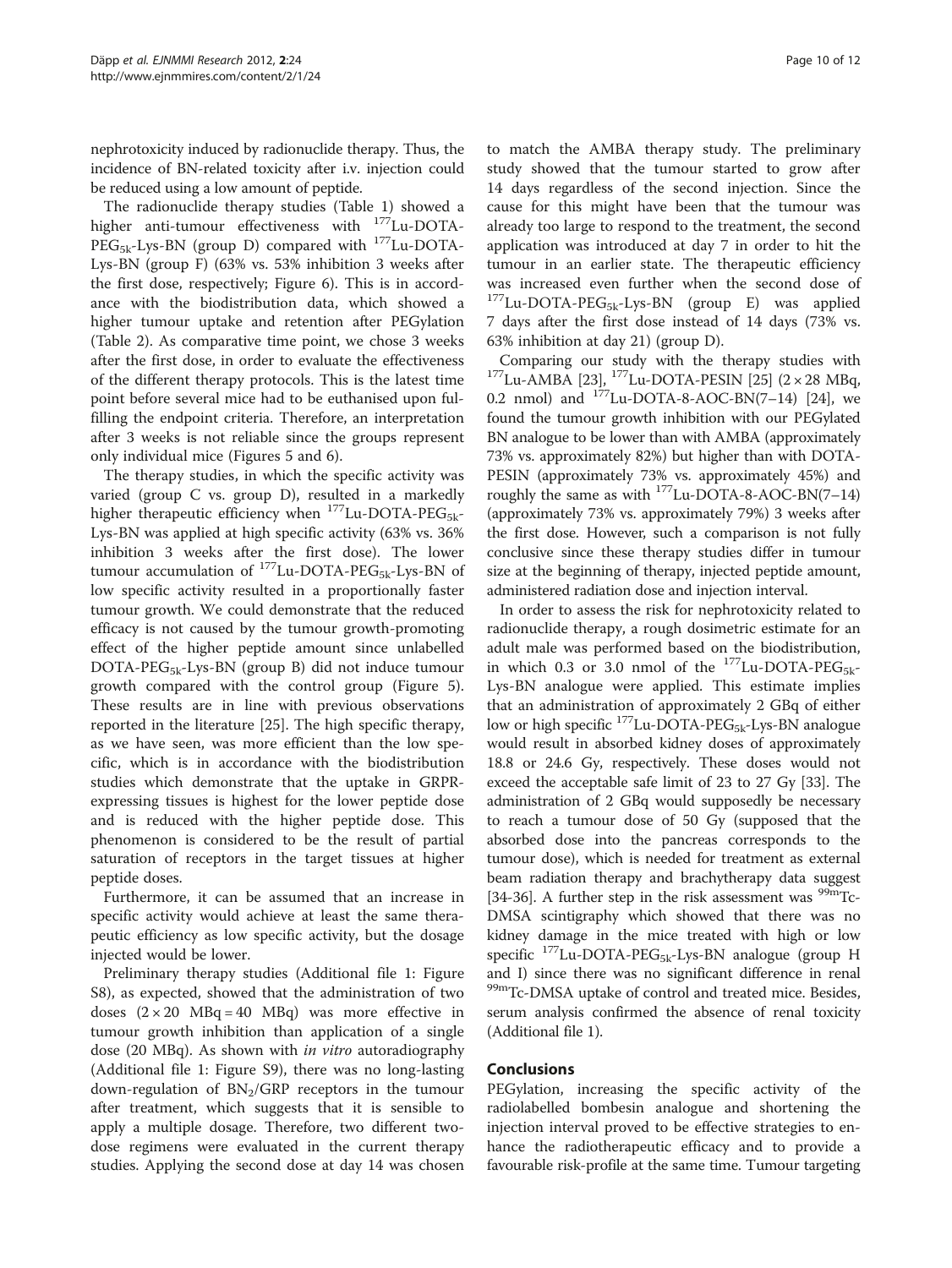<span id="page-10-0"></span>was optimised and tumour retention was prolonged with the 177Lu-DOTA-PEG5k-Lys-BN analogue of high specific activity. The estimate of the absorbed doses for an adult male implied that the absorbed kidney doses would lie below the threshold of kidney damage. Taking the positive features into account, which have been observed in this study, we believe that PEGylation of small molecular weight radiopharmaceuticals is an efficient strategy to improve their potential for a successful application in targeted radionuclide therapy.

# Additional file

[Additional file 1:](http://www.biomedcentral.com/content/supplementary/2191-219X-2-24.doc) Synthetic details of the PEGylation of the DOTA-Lys-BN analogue, experimental details of the octanol/PBS partition coefficient (log D) determination, details of the apparent receptor affinity  $(IC_{50})$  and serum analyses, results of the preliminary therapy study and the results of the in vitro autoradiography of tumour sections are presented in the Additional file. References [23,25,37-39] are included in the Additional file 1.

#### Competing interests

The authors declare that they have no competing interests.

#### Acknowledgements

The authors thank Dr. Alexander Hohn, Mr. Alain Blanc and Ms. Olga Gasser for technical assistance. They also thank Ms. Elisbeth Rogg (Laboratory of Veterinary Medicine at the University of Zurich) for measuring plasma samples. This work was supported by a grant from the Swiss Cancer League Nr. KLS-02040-02-2007.

#### Author details

<sup>1</sup>Paul Scherrer Institute, Center for Radiopharmaceutical Sciences ETH-PSI-USZ, Villigen-PSI 5232, Switzerland. <sup>2</sup>Department of Organic Chemistry, Vrije Universiteit Brussel, Brussels 1050, Belgium. <sup>3</sup>Department of Chemistry and Applied Biosciences, ETH Zurich, Zurich 8093, Switzerland.

#### Authors' contributions

SD participated in the whole study and drafted the manuscript. CM participated in the studies concerning stability, biodistribution, therapy and <sup>n</sup>Tc-DMSA SPECT/CT imaging, proofread the manuscript and made suggestions. EGG participated in the biodistribution studies. PB contributed to the dose calculation. VM, LB and DAT carried out the peptide synthesis. RS supervised the study and proofread the manuscript. All authors read and approved the final manuscript.

#### Received: 25 February 2012 Accepted: 9 June 2012 Published: 9 June 2012

#### References

- Nagalla SR, Barry BJ, Falick AM, Gibson BW, Taylor JE, Dong JZ, Spindel ER: There are three distinct forms of bombesin: identification of [Leu13] bombesin, [Phe13]bombesin, and [Ser3, Arg10, Phe13]bombesin in the frog Bombina orientalis. J Biol Chem 1996, 271:7731–7737.
- 2. Reubi JC, Wenger S, Schmuckli-Maurer J, Schär JC, Gugger M: Bombesin receptor subtypes in human cancers: detection with the universal<br>radioligand <sup>125</sup>I-[D-TYR<sup>6</sup>, beta-ALA<sup>11</sup>, PHE<sup>13</sup>, NLE<sup>14</sup>] bombesin(6–14). Clin Cancer Res 2002, 8:1139–1146.
- 3. Gugger M, Reubi JC: Gastrin-releasing peptide receptors in nonneoplastic and neoplastic human breast. Am J Pathol 1999, 155:2067–2076.
- 4. Markwalder R, Reubi JC: Gastrin-releasing peptide receptors in the human prostate: relation to neoplastic transformation. Cancer Res 1999, 59:1152–1159.
- Moody TW, Cuttitta F: Growth factor and peptide receptors in small cell lung cancer. Life Sci 1993, 52:1161–1173.
- 6. Lambert B, Cybulla M, Weiner SM, Van De Wiele C, Ham H, Dierckx RA, Otte A: Renal toxicity after radionuclide therapy. Radiat Res 2004, 161:607–611.
- 7. Kwekkeboom DJ, Mueller-Brand J, Paganelli G, Anthony LB, Pauwels S, Kvols LK, O'Dorisio TM, Valkema R, Bodei L, Chinol M, Mäcke HR, Krenning EP: Overview of results of peptide receptor radionuclide therapy with 3 radiolabeled somatostatin analogs. J Nucl Med 2005, 46(Suppl 1):62S–66S.
- 8. Valkema R, Pauwels SA, Kvols LK, Kwekkeboom DJ, Jamar F, de Jong M, Barone R, Walrand S, Kooij PP, Bakker WH, Lasher J, Krenning EP: Long-term follow-up of renal function after peptide receptor radiation therapy with <sup>90</sup>Y-DOTA<sup>0</sup>, Tyr<sup>3</sup>-octreotide and <sup>177</sup>Lu-DOTA<sup>0</sup>, Tyr<sup>3</sup>-octreotate. J Nucl Mea 2005, 46(Suppl 1):83S–91S.
- 9. Hoffman TJ, Gali H, Smith CJ, Sieckman GL, Hayes DL, Owen NK, Volkert WA: Novel series of  $111$ <sub>In-labeled bombesin analogs</sub> as potential radiopharmaceuticals for specific targeting of gastrin-releasing peptide receptors expressed on human prostate cancer cells. J Nucl Med 2003, 44:823–831.
- 10. Zhang H, Chen J, Waldherr C, Hinni K, Waser B, Reubi JC, Mäcke HR: Synthesis and evaluation of bombesin derivatives on the basis of panbombesin peptides labeled with indium-111, lutetium-177, and yttrium-90 for targeting bombesin receptor-expressing tumors. Cancer Res 2004, 64:6707–6715.
- 11. Schroeder RP, Müller C, Reneman S, Melis ML, Breeman WA, de Blois E, Bangma CH, Krenning EP, van Weerden WM, de Jong M: A standardised study to compare prostate cancer targeting efficacy of five radiolabelled bombesin analogues. Eur J Nucl Med Mol Imaging 2010, 37:1386–1396.
- 12. Smith CJ, Volkert WA, Hoffman TJ: Gastrin releasing peptide (GRP) receptor targeted radiopharmaceuticals: a concise update. Nucl Med Biol 2003, 30:861–868.
- 13. Nock B, Nikolopoulou A, Chiotellis E, Loudos G, Maintas D, Reubi JC, Maina T: [<sup>99m</sup>Tc]Demobesin 1, a novel potent bombesin analogue for GRP receptor-targeted tumour imaging. Eur J Nucl Med Mol Imaging 2003, 30:247–258.
- 14. Garcia Garayoa E, Schweinsberg C, Maes V, Brans L, Bläuenstein P, Tourwe DA, Schibli R, Schubiger PA: Influence of the molecular charge on the biodistribution of bombesin analogues labeled with the  $[99m]$ Tc(CO)<sub>3</sub>]core. Bioconjug Chem 2008, 19:2409–2416.
- 15. Schweinsberg C, Maes V, Brans L, Bläuenstein P, Tourwe DA, Schubiger PA, Schibli R, Garcia Garayoa E: Novel glycated  $[<sup>99m</sup>TC(CO)<sub>3</sub>]$ -labeled bombesin analogues for improved targeting of gastrin-releasing peptide receptorpositive tumors. Bioconjug Chem 2008, 19:2432–2439.
- 16. Honer M, Mu L, Stellfeld T, Graham K, Martic M, Fischer CR, Lehmann L Schubiger PA, Ametamey SM, Dinkelborg L, Srinivasan A, Borkowski S: <sup>18</sup> Flabeled bombesin analog for specific and effective targeting of prostate tumors expressing gastrin-releasing peptide receptors. J Nucl Med 2011, 52:270–278.
- 17. Mu L, Honer M, Becaud J, Martic M, Schubiger PA, Ametamey SM, Stellfeld T, Graham K, Borkowski S, Lehmann L, Dinkelborg L, Srinivasan A: In vitro and in vivo characterization of novel <sup>18</sup> F-labeled bombesin analogues for targeting GRPR-positive tumors. Bioconjug Chem 2010, 21:1864–1871.
- 18. Höhne A, Mu L, Honer M, Schubiger PA, Ametamey SM, Graham K, Stellfeld T, Borkowski S, Berndorff D, Klar U, Voigtmann U, Cyr JE, Friebe M, Dinkelborg L, Srinivasan A: Synthesis, <sup>18</sup> F-labeling, and in vitro and in vivo studies of bombesin peptides modified with silicon-based building blocks. Bioconjug Chem 2008, 19:1871–1879.
- 19. Schuhmacher J, Zhang H, Doll J, Mäcke HR, Matys R, Hauser H, Henze M, Haberkorn U, Eisenhut M: GRP receptor-targeted PET of a rat pancreas carcinoma xenograft in nude mice with a  $^{68}$  Ga-labeled bombesin(6–14) analog. J Nucl Med 2005, 46:691-699.
- 20. Dimitrakopoulou-Strauss A, Hohenberger P, Haberkorn U, Mäcke HR, Eisenhut M, Strauss LG: 68 Ga-labeled bombesin studies in patients with gastrointestinal stromal tumors: comparison with <sup>18</sup> F-FDG. J Nucl Med 2007, 48:1245–1250.
- 21. Lears KA, Ferdani R, Liang K, Zheleznyak A, Andrews R, Sherman CD, Achilefu S, Anderson CJ, Rogers BE: In vitro and in vivo evaluation of <sup>64</sup>Culabeled SarAr-bombesin analogs in gastrin-releasing peptide receptorexpressing prostate cancer. J Nucl Med 2011, 52:470–477.
- 22. Schroeder RP, van Weerden WM, Bangma C, Krenning EP, de Jong M: Peptide receptor imaging of prostate cancer with radiolabelled bombesin analogues. Methods 2009, 48:200–204.
- 23. Lantry LE, Cappelletti E, Maddalena ME, Fox JS, Feng W, Chen J, Thomas R, Eaton SM, Bogdan NJ, Arunachalam T, Reubi JC, Raju N, Metcalfe EC,